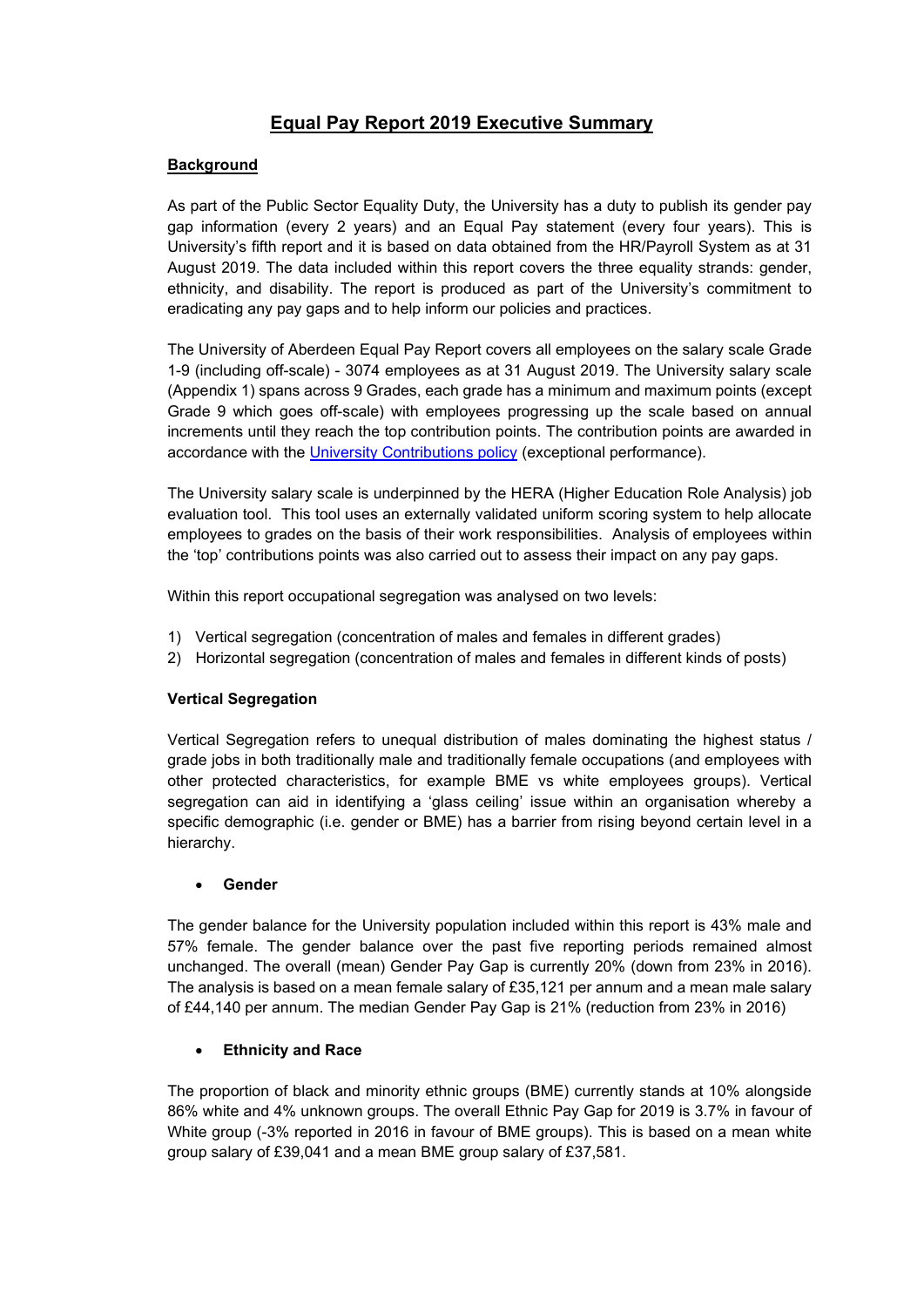### • **Disability**

The number of employees with a declared disability is currently 149, representing 4.8% of the total population. The overall Disability Pay Gap is 18.9% (an increase from 15.4% in 2016). The mean gap in each of the grades 1-9 is below the recommended 5% threshold.

### **Horizontal segregation**

Horizontal segregation refers to the differences in the number of people of each gender (or other protected characteristics) present across different posts / jobs. For example, females are more likely to work in care or cleaning posts than males. .

### • **Gender**

The horizontal segregation Gender Pay Gap exceeds the recommended 5% threshold for the overall mean and median pay gaps which are 21% and 21% respectively in favour of males (decrease from 23.7% and 23.3% in 2016 respectively). Where reporting is possible (>5 member of employees), the mean and median Gender Pay Gaps remain in favour of males within three HESA SOC2010 Occupational Groups.

### • **Ethnicity and Race**

The horizontal segregation Ethnicity Pay Gap is under the recommended 5% threshold for the overall mean and median pay gaps which are 4% and -4.3% (median in favour of BME) respectively (increase from -3.2% and -9.2 in favour of BME in 2016). Where reporting is possible (>5 members of employees), the mean and median Ethnicity Pay Gaps remained above the acceptable 5% level since 2016 within two Groups (2 & 4), and an additional Group (3) increased significantly from acceptable level of 4.1% to 18.4%.

### • **Disability**

The horizontal segregation Disability Pay Gap exceeds the recommended 5% threshold for the overall mean and median pay gaps which are 19.3% and 25.5% respectively (increase from 15.4% and 21% in 2016). Where reporting is possible (>5 members of employees), the mean and median Disability Pay Gaps are above the acceptable 5% threshold within six HESA SOC2010 Occupational Groups.

To ensure the University continues to meet Equal Pay obligations key recommendations have been provided at the end of this report. These recommendations will ensure commitment in avoiding unfair discrimination, rewarding fairly the knowledge, skills, experience of all our employees and thereby increasing competitiveness and enhancing the University's reputation and image.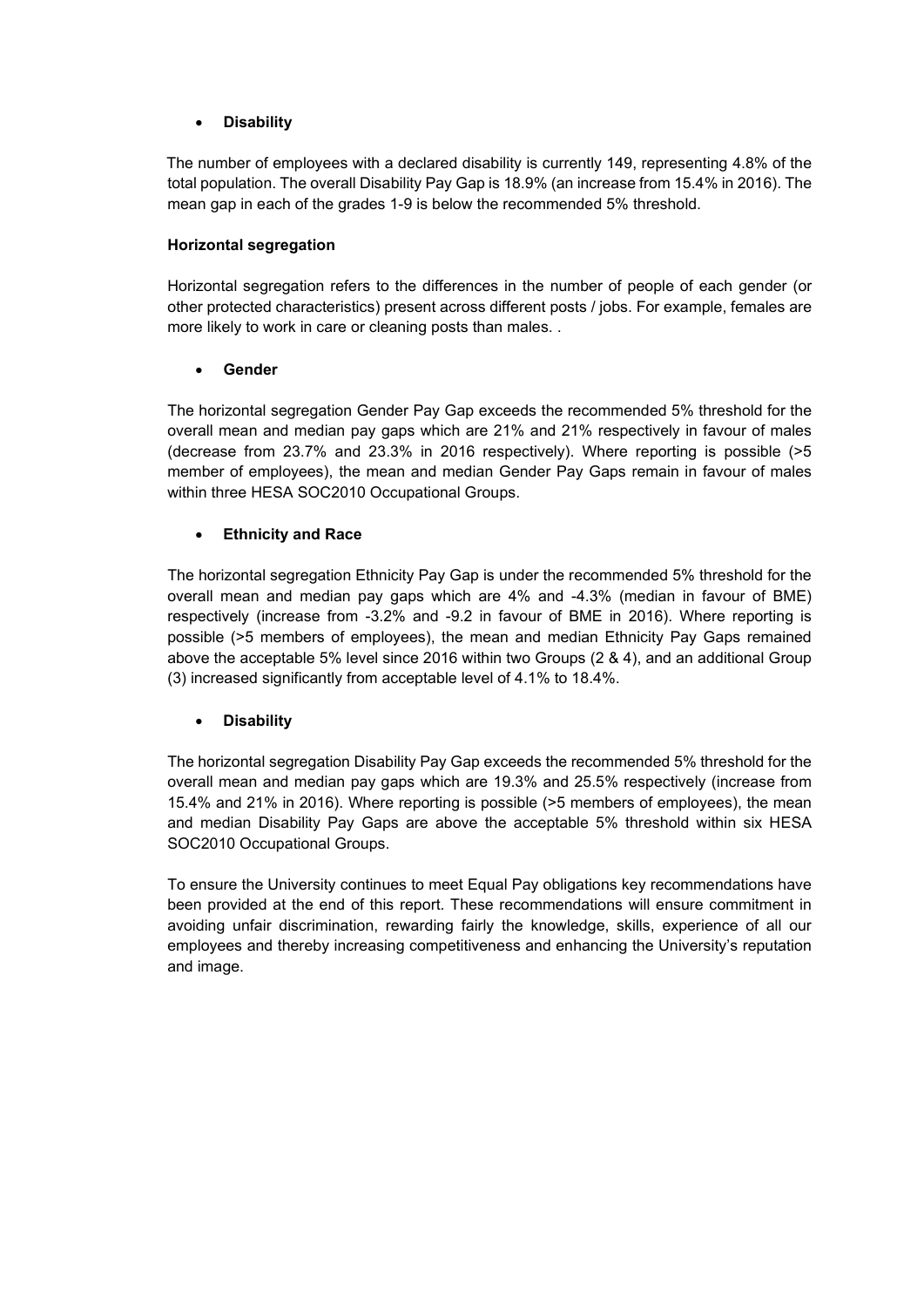#### University of Aberdeen

### **Equal Pay Report – August 2019**

### **1. Background**

**1.1** As part of the Public Sector Equality Duty, the University has a duty to publish its gender pay gap information (every 2 years) and an Equal Pay Statement (every four years). This is University's fifth report and it is based on data obtained from the HR/Payroll System as at 31 August 2019. The data included within this report covers the three equality strands: gender, ethnicity, and disability. The report is produced as part of the University's commitment to eradicating any pay gaps and to help inform our policies and practices. The report is published in addition to the Gender Pay Gap report which has been produced each year since 2018 and follows a different methodology used in data analysis.

The University of Aberdeen four yearly Equal Pay Statement is included within the [2017](https://www.abdn.ac.uk/staffnet/documents/Final%20Mainstreaming%20Report%2028%20April%20%202017.pdf)  [Mainstreaming and Equality Outcomes Report.](https://www.abdn.ac.uk/staffnet/documents/Final%20Mainstreaming%20Report%2028%20April%20%202017.pdf)

### **2. Methodology**

- 2.1 This report follows the methodology and data set used in previous Equal Pay reports. The report calculates the pay gap using mean (the method used in previous reviews) and median salaries (minimising the influence of salary extremes especially when employee numbers are small). Figures presented throughout the report correspond to mean and median salary values.
- 2.2 A horizontal pay gap has also been calculated for employees within the grade structure. For the purposes of this report Grades 1-9 have been considered. The Grade 9 off-scale category refers to those employees who have been evaluated at the Grade 9 level but who are in receipt of salaries in excess of the Spinal Point 54 maximum and are hence considered 'off-scale". In line with previous reports, the data used in this report excludes the salaries of: Principal, Senior Vice-Principal, Vice- Principals, Clinicians and TUPE transfers with protected grades and where there are less than 5 employees in any group the data has been withheld to protect confidentiality.
- 2.3 An additional analysis has been carried out on employees who are in receipt of the 'top' contribution points within the grade structure. For each equality strand included in this report the number of people on a 'top' contribution point and those who received a contribution point(s) has been calculated and expressed as a percentage of the total population within the group.
- 2.4 Further analysis was carried out considering Standard Occupational Classification: SOC2010 – HESA. This analysis included the Principal, Senior Vice-Principal and Vice-Principals but excluded clinicians and TUPE transfer with protected grades.

## **3. Gender**

- 3.1 The University employs a total of 3074 employees (as at 31 August 2019) of this total, 1305 are male (43%) and 1769 are female (57%). The gender balance over the past five reporting periods remained almost unchanged.
- 3.2 The overall Gender Pay Gap based on a mean female salary of £35,121 and a mean male salary of £44,140 currently stands at 20% (and 21% based on median calculation). This is the lowest mean Gender Pay Gap since the reporting has started in 2007 (Tables 1 and 2 below). The median Gender Pay Gap is 21% (reduction from 23% in 2016).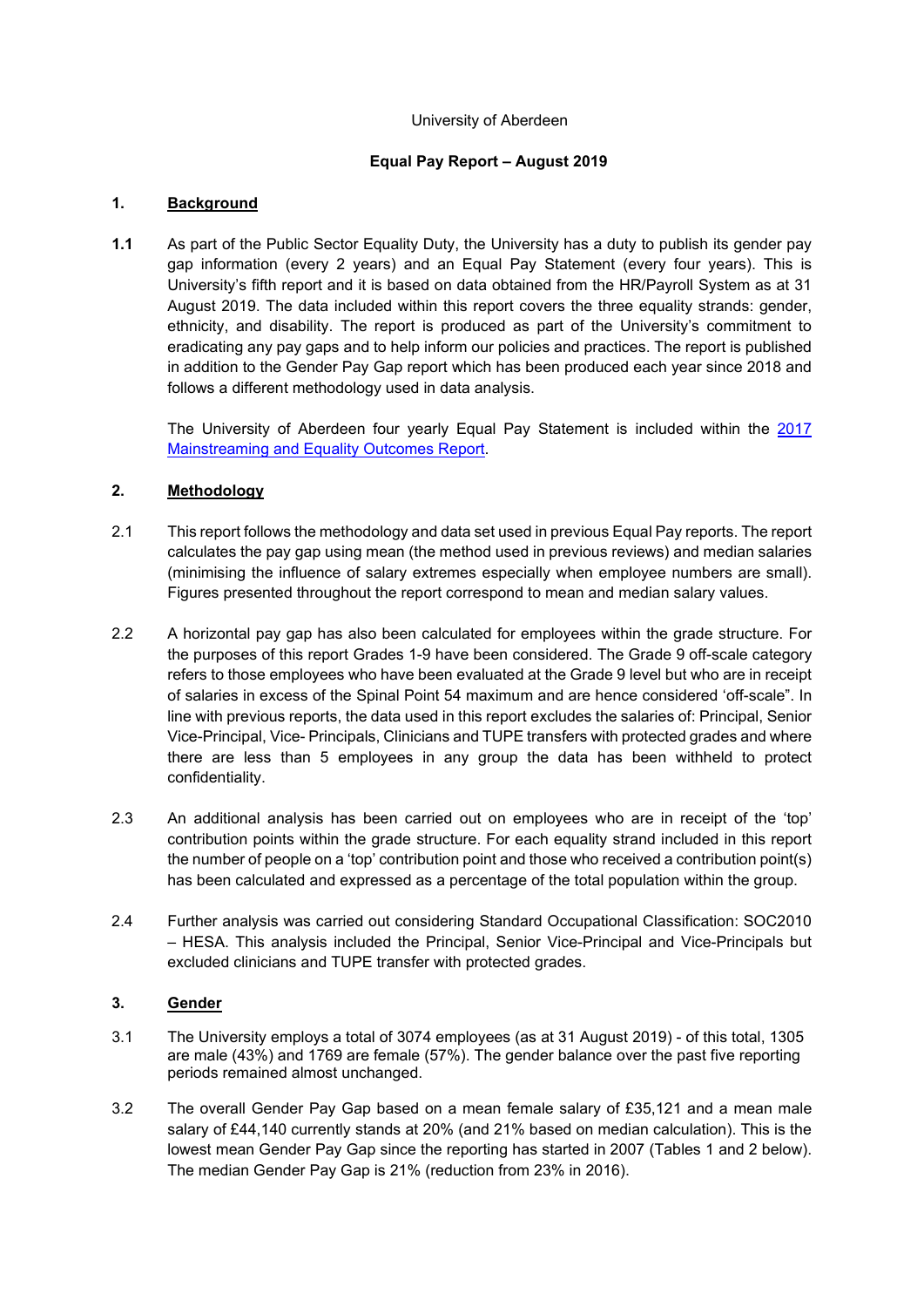|                |        |      |                     | Pay Gap by Gender and Grade |        |                       |              |                         |        |              |  |
|----------------|--------|------|---------------------|-----------------------------|--------|-----------------------|--------------|-------------------------|--------|--------------|--|
|                |        |      |                     |                             |        |                       |              |                         |        |              |  |
|                |        |      |                     |                             |        |                       |              |                         |        |              |  |
|                |        |      | Number of Employees |                             |        | MEAN (FTE Salary £'s) |              | MEDIAN (FTE Salary £'s) |        |              |  |
|                |        |      |                     | % of total                  |        |                       | Gap          |                         |        | Gap          |  |
| Grade          | Female | Male | Total               | population                  | Female | Male                  | $(\%)$       | Female                  | Male   | (%)          |  |
|                | 212    | 83   | 295                 | 10                          | 17,389 | 17,389                | $\bf{0}$     | 17,389                  | 17,389 | 0            |  |
| $\overline{2}$ | 70     | 53   | 123                 | 4                           | 18,701 | 18,674                | $\mathbf{0}$ | 19,133                  | 19,133 | 0            |  |
| 3              | 216    | 109  | 325                 | 11                          | 21,600 | 21,893                | 1            | 22,417                  | 22.417 | $\mathbf{0}$ |  |
| 4              | 194    | 89   | 283                 | 9                           | 25,664 | 26,416                | 3            | 26,328                  | 26,715 | 1            |  |
| 5              | 264    | 140  | 404                 | 13                          | 30,975 | 30,851                | $\mathbf{0}$ | 31,865                  | 31,865 | $\mathbf{0}$ |  |
| 6              | 328    | 231  | 559                 | 18                          | 38,176 | 38,291                | $\mathbf{0}$ | 39,152                  | 40,323 | 3            |  |
| $\overline{7}$ | 274    | 219  | 493                 | 16                          | 46,962 | 47,690                | 1            | 41,114                  | 49,552 | 3            |  |
| 8              | 137    | 211  | 348                 | 11                          | 58,402 | 58,645                | $\mathbf{0}$ | 59,135                  | 59,135 | $\mathbf{0}$ |  |
| 9              | 21     | 33   | 54                  | $\overline{2}$              | 65,027 | 65,778                | 1            | 64,605                  | 66,539 | 3            |  |
| 9 Off          | 53     | 137  | 190                 | 6                           | 85,945 | 89,631                | 4            | 81,990                  | 85,512 | 4            |  |
| <b>TOTAL</b>   | 1769   | 1305 | 3074                | 100                         | 35,121 | 44,140                | 20           | 31,865                  | 40,323 | 21           |  |

**Table 2**

|              | Mean Pay Gap by Gender and Grade (Annual Comparisons) |       |                |       |      |  |  |  |  |  |  |  |  |
|--------------|-------------------------------------------------------|-------|----------------|-------|------|--|--|--|--|--|--|--|--|
|              |                                                       |       |                |       |      |  |  |  |  |  |  |  |  |
|              |                                                       |       | Mean Pay Gap % |       |      |  |  |  |  |  |  |  |  |
| Grade        | 2007                                                  | 2010  | 2013           | 2016  | 2019 |  |  |  |  |  |  |  |  |
|              | 2%                                                    | $-1%$ | $-2%$          | 0%    | 0    |  |  |  |  |  |  |  |  |
| $\mathbf{2}$ | $-6%$                                                 | $-8%$ | $-1%$          | $-1%$ | 0    |  |  |  |  |  |  |  |  |
| 3            | 2%                                                    | 1%    | 2%             | 1%    |      |  |  |  |  |  |  |  |  |
| 4            | 5%                                                    | 6%    | 2%             | 2%    | 3    |  |  |  |  |  |  |  |  |
| 5            | $0\%$                                                 | $0\%$ | $1\%$          | $1\%$ | 0    |  |  |  |  |  |  |  |  |
| 6            | 1%                                                    | 0%    | 1%             | $0\%$ | O    |  |  |  |  |  |  |  |  |
| 7            | $0\%$                                                 | $0\%$ | $0\%$          | $0\%$ |      |  |  |  |  |  |  |  |  |
| 8            | 2%                                                    | 0%    | 1%             | 1%    | 0    |  |  |  |  |  |  |  |  |
| 9            | 2%                                                    | 1%    | 1%             | 5%    |      |  |  |  |  |  |  |  |  |
| 9 Off        | $1\%$                                                 | 2%    | 5%             | 7%    | 4    |  |  |  |  |  |  |  |  |
| <b>Total</b> | 29%                                                   | 36%   | 25%            | 23%   | 20%  |  |  |  |  |  |  |  |  |

3.3 The percentage of female employees in Grades 1-7 is higher (63%) than in Grades 8-9 (37%) (Including Grade 9 Off-Scale). Within grades 8-9, the percentage of males is higher (64%) than females (36%) (Figure 1)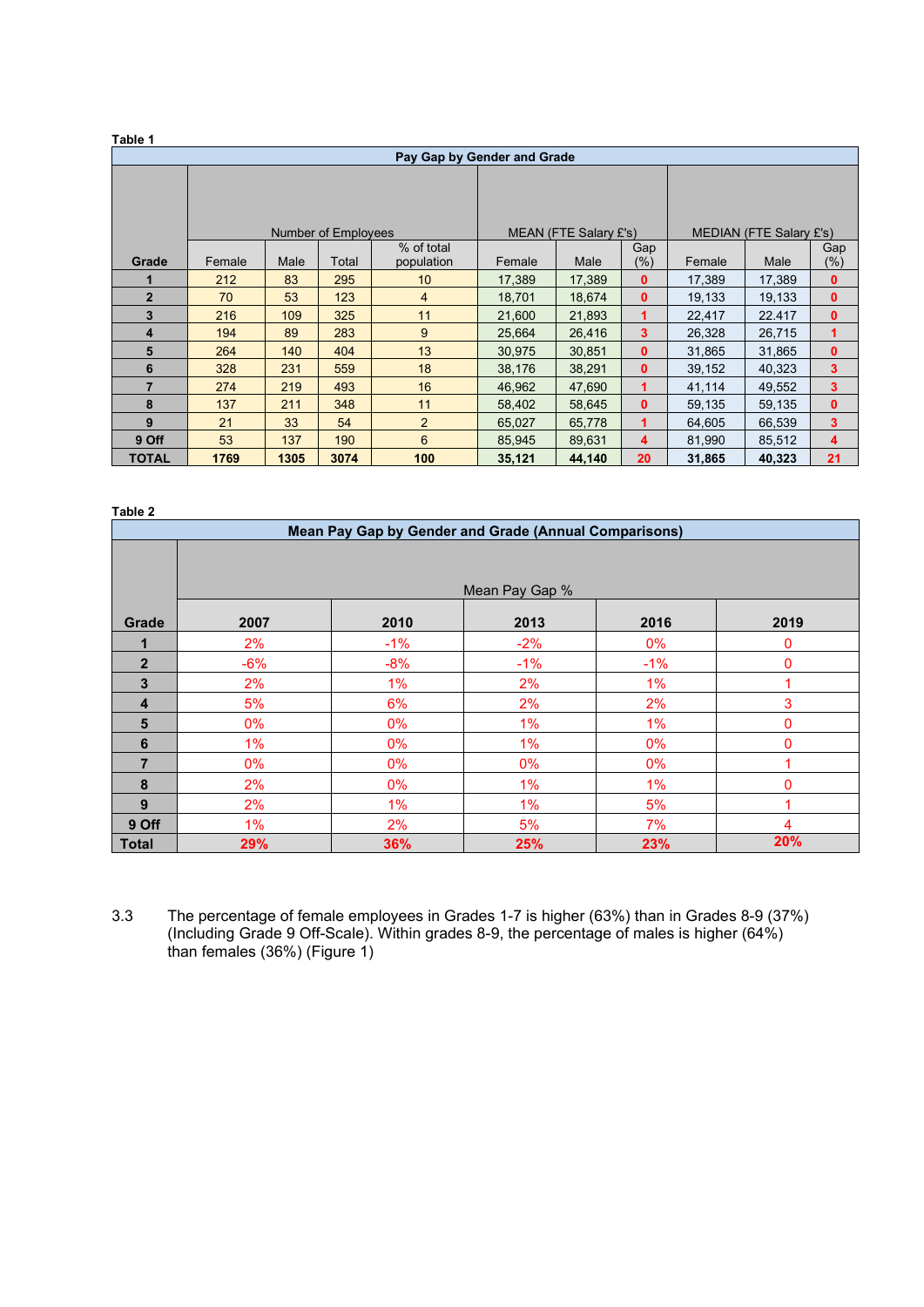

- 3.4 The imbalance of gender amongst the high and mid to lower grades can suggest that females are facing a 'glass ceiling' which prevents them from entering / receiving promotion into the higher posts that are mainly occupied by males. Nonetheless, despite this imbalance of gender in the high and mid/low grades, the horizontal Gender Pay Gap at grade level shows acceptable gaps within the recommended 5% threshold throughout all grades (including Grade 9 Off-scale) – this is also an improvement from 2016, when the Grades 9 and 9 Off-scale had a mean Gender Pay Gap of 5% and 8% respectively.
- 3.5 Furthermore, more females continue to work part time compared to males. The percentage of females and employees is part –time posts is 73% and male 27%. The percentage of female employees in full-time posts currently stands at 49% and male at 51% - this represents only a minimal change from 2016, which was 48% and 52% respectively
- 3.6 A total of 137 females (increased from 119 in 2016) are in receipt of the 'top' contribution points from an eligible population of 1695, hence an 8% representation. The total number of males in receipt of the 'top' contribution point cannot be included within this report due to low numbers (<5) within some grades (Table 3).

|                |        |                     |       | <b>Contribution Points By Gender &amp; Grade</b> |      |                                 |              |                         |          |  |
|----------------|--------|---------------------|-------|--------------------------------------------------|------|---------------------------------|--------------|-------------------------|----------|--|
|                |        | Number of Employees |       | Number on Normal<br><b>Grade Point</b>           |      | Number on Contribution<br>Point |              | % On Contribution Point |          |  |
| Grade          | Female | Male                | Total | Female                                           | Male | Female                          | Male         | Female                  | Male     |  |
| 1              | 212    | 83                  | 295   | 212                                              | 83   | $\mathbf 0$                     | $\mathbf{0}$ | $\mathbf{0}$            | $\Omega$ |  |
| $\overline{2}$ | 70     | 53                  | 123   | 64                                               | 50   | 6                               | $5$          | 8.6                     | $**$     |  |
| 3              | 216    | 109                 | 325   | 203                                              | 90   | 13                              | 19           | 6                       | 17       |  |
| 4              | 194    | 89                  | 283   | 175                                              | 67   | 19                              | 22           | 9.8                     | 24.7     |  |
| 5              | 264    | 140                 | 404   | 240                                              | 127  | 24                              | 13           | 9                       | 9        |  |
| 6              | 328    | 231                 | 559   | 317                                              | 220  | 11                              | 11           | 3.4                     | 4.8      |  |
| $\overline{7}$ | 274    | 219                 | 493   | 240                                              | 203  | 34                              | 16           | 12.4                    | 7.3      |  |
| 8              | 137    | 211                 | 348   | 107                                              | 167  | 30                              | 44           | 21.9                    | 20.9     |  |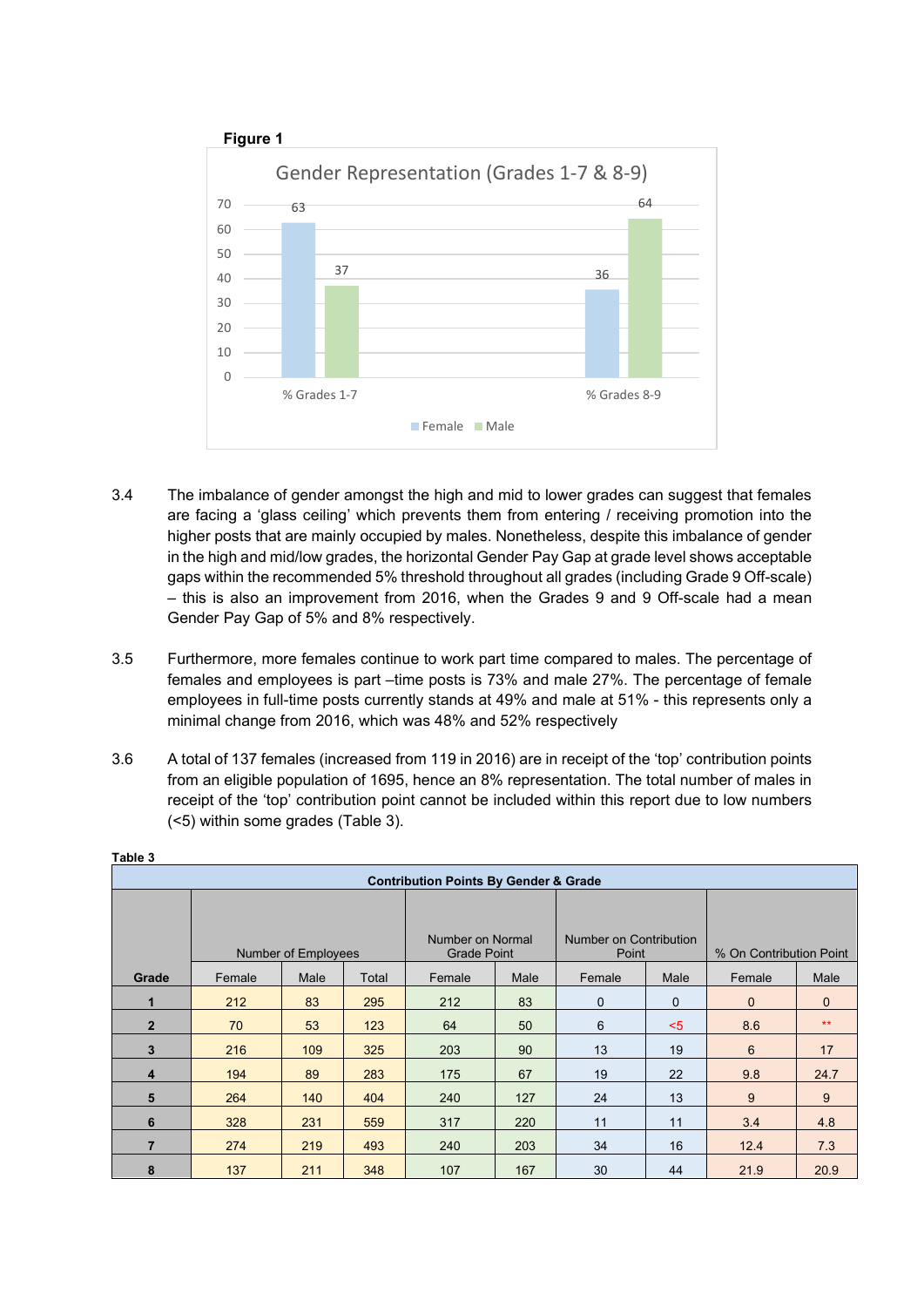| `otal  | 1695                                                                        | 1135 | 2830 | 1558 | 1007 | $\mathbf{A}$ |  |  |
|--------|-----------------------------------------------------------------------------|------|------|------|------|--------------|--|--|
| **/_ 5 | long than 5 amplesses within the aroun date withhold due to confidentiality |      |      |      |      |              |  |  |

*\*\*/<5 – less than 5 employees within the group, data withheld due to confidentiality 0 (zero - no employees within the group)* 

### **4. Ethnicity and Race**

- 4.1 The proportion of black and minority ethnic groups (BME) currently stands at 10% alongside 86% white and 4% unknown groups. The BME representation remained the same in comparison with 2016. The data demonstrates that the white group is more highly represented than BME group across all grades. This is contributed to the disproportion of the BME group in the overall University population
- 4.2 The overall Ethnicity Pay Gap for 2019 is 3.7% (Table 4) an increase from -3% in 2016. This is based on a mean white group salary of £39,041 and a mean BME group salary of £37,581.
- 4.3 The horizontal Ethnicity Pay Gap at grade level shows that the mean gap in Grades 1-8 is below the recommended 5% threshold – which is similar to the figures reported in 2016. However Grade 9 off - scale saw an increase in the gap to 6% respectively from -38% in 2016. The gap for Grade 9 could not be included due to low numbers of employee within this grade.

|                | Pay Gap by Ethnicity and Grade |                     |                       |       |                             |        |                         |            |                               |                  |  |  |  |  |
|----------------|--------------------------------|---------------------|-----------------------|-------|-----------------------------|--------|-------------------------|------------|-------------------------------|------------------|--|--|--|--|
| Grade          |                                | Number of Employees |                       |       | <b>MEAN Salary</b><br>(E's) |        | <b>MEAN Gap</b><br>(% ) |            | <b>MEDIAN Salary</b><br>(E's) | MEDIAN Gap (%)   |  |  |  |  |
|                | <b>BME</b><br>(BME)            | White<br>(W)        | <b>Unknown</b><br>(U) | Total | <b>BME</b>                  | White  | <b>BME/White</b>        | <b>BME</b> | White                         | <b>BME/White</b> |  |  |  |  |
| 1              | 43                             | 240                 | 12                    | 295   | 17,389                      | 17,389 | $\mathbf{0}$            | 17,389     | 17,389                        | 0                |  |  |  |  |
| $\overline{2}$ | 8                              | 111                 | $5$                   | $**$  | 18,519                      | 18,706 | 1                       | 18,525     | 19,133                        | 3                |  |  |  |  |
| 3              | 24                             | 293                 | 8                     | 325   | 21,146                      | 21,733 | 2.7                     | 20,403     | 22,417                        | 9                |  |  |  |  |
| 4              | 13                             | 265                 | 5                     | 283   | 25,128                      | 25,929 | 3                       | 25,217     | 26,715                        | 5.6              |  |  |  |  |
| 5              | 31                             | 355                 | 18                    | 404   | 30,372                      | 30,994 | $\overline{2}$          | 30,942     | 31,865                        | 3                |  |  |  |  |
| 6              | 75                             | 457                 | 27                    | 559   | 37,479                      | 38,358 | $\overline{2}$          | 36,914     | 39,152                        | 5.7              |  |  |  |  |
| $\overline{7}$ | 53                             | 421                 | 19                    | 493   | 46,953                      | 47,349 | 0.8                     | 48,114     | 48,114                        | $\mathbf{0}$     |  |  |  |  |
| 8              | 43                             | 288                 | 17                    | 348   | 57,905                      | 58,695 |                         | 59,135     | 59,135                        | 0                |  |  |  |  |
| 9              | $5$                            | 50                  | $5$                   | $**$  | $**$                        | 65,627 | $**$                    | $**$       | 65,572                        | $**$             |  |  |  |  |
| 9 Off          | 9                              | 173                 | 8                     | 190   | 83,609                      | 89,217 | 6                       | 81,818     | 84,005                        | 2.6              |  |  |  |  |
| <b>Total</b>   | $**$                           | 2653                | $**$                  | 3074  | 37,581                      | 39,041 | 3.7                     | 36,379     | 34,803                        | $-4.5$           |  |  |  |  |

**Table 4**

**Table 5**

*\*\*/<5 – less than 5 employees within the group, data withheld due to confidentiality* 

*0 (zero - no employees within the group)* 

4.4 A total of 14 employees from the BME group are in receipt of the 'top' contribution point (total eligible population cannot be reported due to low numbers of employees). The total number from the white group in receipt of the 'top' contribution point is 246 from an eligible population of 2430, representing 10% (slight decrease from 11% in 2016) (Table 5)

|       | <b>Contribution Points by Ethnicity and Grade</b> |                     |                       |                  |            |       |                           |                        |            |       |  |  |  |  |
|-------|---------------------------------------------------|---------------------|-----------------------|------------------|------------|-------|---------------------------|------------------------|------------|-------|--|--|--|--|
|       |                                                   |                     |                       | Number on Normal |            |       | Number on<br>Contribution | $%$ on<br>Contribution |            |       |  |  |  |  |
| Grade |                                                   | Number of Employees | Grade Point           |                  | Point      |       |                           | Point                  |            |       |  |  |  |  |
|       | BME (BME)                                         | White (W)           | <b>Unknown</b><br>(U) | Total            | <b>BME</b> | White | <b>BME</b>                | White                  | <b>BME</b> | White |  |  |  |  |
|       | 43                                                | 240                 | 12                    | 295              | 43         | 240   | $\Omega$                  |                        | $\Omega$   |       |  |  |  |  |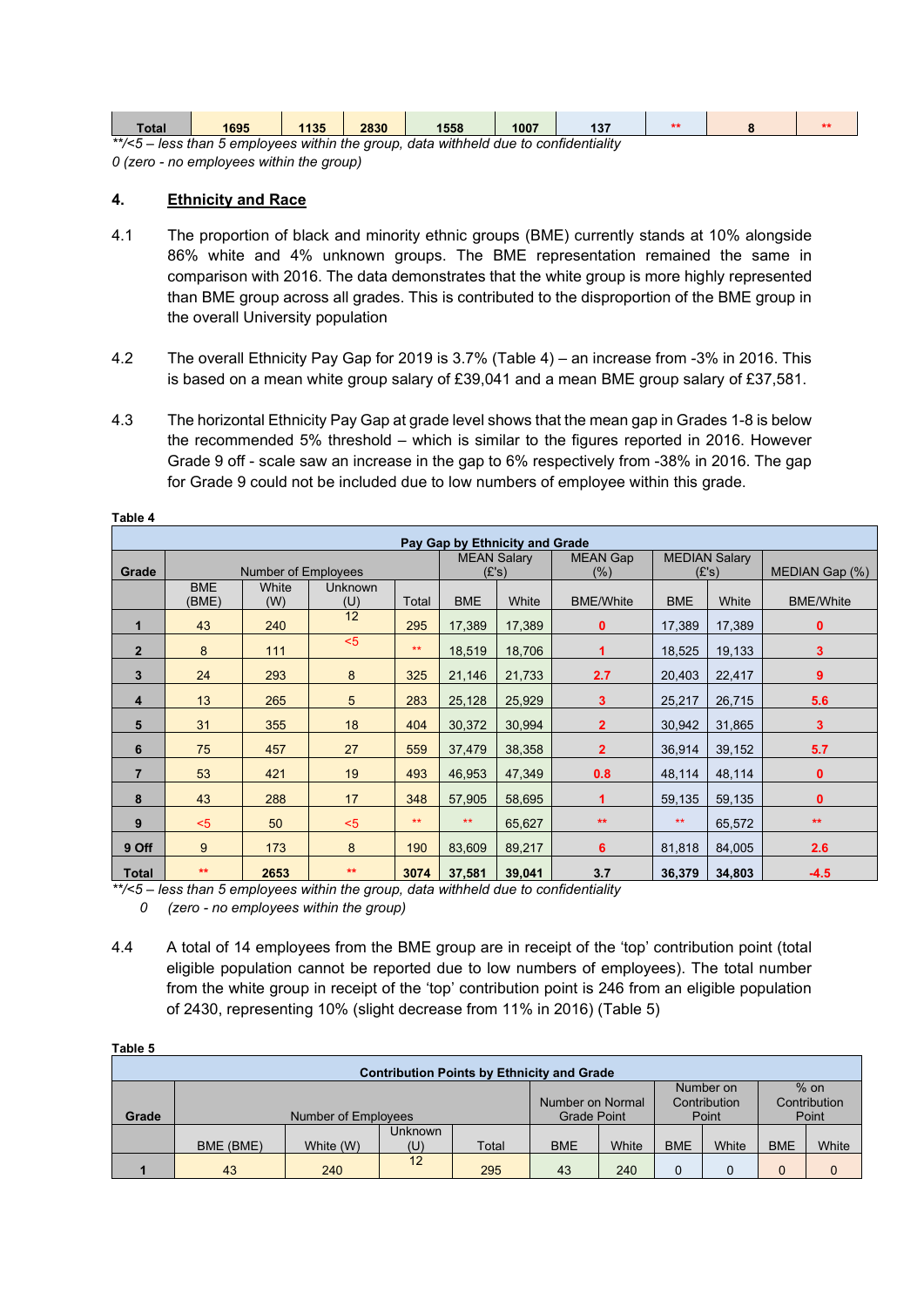| $\overline{2}$ | 8   | 111  | $5$  | $<$ 5 | 8   | 102  | $\mathbf{0}$ | 9   | $\mathbf{0}$ | 8   |
|----------------|-----|------|------|-------|-----|------|--------------|-----|--------------|-----|
| 3              | 24  | 293  | 8    | 325   | 22  | 264  | $\mathbf{0}$ | 29  | 8            | 9.9 |
| $\overline{4}$ | 13  | 265  | 5    | 283   | 12  | 225  | $\mathbf 0$  | 40  | 7.7          | 15  |
| 5              | 31  | 355  | 18   | 404   | 30  | 322  | $5$          | 33  | $**$         | 9   |
| 6              | 75  | 457  | 27   | 559   | 73  | 437  | $5$          | 20  | $**$         | 4   |
|                | 53  | 421  | 19   | 493   | 51  | 373  | $5$          | 48  | $**$         | 11  |
| 8              | 43  | 288  | 17   | 348   | 37  | 221  | 6            | 67  | 14           | 23  |
| <b>Total</b>   | 290 | 2430 | $**$ | $**$  | 276 | 2184 | 14           | 246 | 4.8          | 10  |

*\*\*/<5 – less than 5 employees within the group, data withheld due to confidentiality* 

*0 (zero - no employees within the group)* 

### **5. Disability**

- 5.1 The number of employees with a declared disability is currently 149, representing 4.8% of the total population. For comparison, the number of employees declaring a disability in 2016 report was 103, representing less than 4% of the total population. In 2013, this figure was 35, representing 1% of the total population.
	- 5.2 The overall Disability Pay Gap is 18.9% (Table 6). In comparison, the Disability Pay Gap for 2016 was 15% with a mean disabled group salary of £33,140 compared to non- disabled group salary £39,161. In 2013, the Disability Pay Gap was 11% and a mean disabled group salary of £31,972 compared to non-disabled group salary £35,980.

|                |                 |                         |                |                 | Pay Gap by Disability and Grade |                            |                 |                         |                             |
|----------------|-----------------|-------------------------|----------------|-----------------|---------------------------------|----------------------------|-----------------|-------------------------|-----------------------------|
| Grade          |                 | Number of Employees     |                |                 | MEAN Salary (£'s)               | <b>MEAN Gap</b><br>(% )    |                 | MEDIAN Salary (£'s)     | MEDIAN Gap (%)              |
|                | <b>Disabled</b> | Non-<br><b>Disabled</b> | <b>Unknown</b> | <b>Disabled</b> | Non-<br><b>Disabled</b>         | Disabled /<br>Non-disabled | <b>Disabled</b> | Non-<br><b>Disabled</b> | Disabled / Non-<br>disabled |
| 1              | 23              | 257                     | 13             | 17,389          | 17,389                          | $\bf{0}$                   | 17,389          | 17,389                  | 0                           |
| $\overline{2}$ | 11              | 101                     | 9              | 18,656          | 18,688                          | 0.2                        | 19,133          | 19,133                  | 0                           |
| 3              | 26              | 284                     | 5              | 21,358          | 21,722                          | 1.7                        | 21,236          | 22,417                  | 5                           |
| 4              | 18              | 256                     | 5              | 25,384          | 25,945                          | $\overline{2}$             | 25,217          | 26,715                  | 5                           |
| 5              | 19              | 365                     | 12             | 29,761          | 31,025                          | 4                          | 29,176          | 31,865                  | 8                           |
| 6              | 19              | 525                     | $6\phantom{1}$ | 38,042          | 38,218                          | 0.5                        | 39,152          | 39,152                  | 0                           |
| $\overline{7}$ | 22              | 457                     | $5$            | 48,100          | 47,255                          | $-1.8$                     | 49,552          | 48,114                  | $-3$                        |
| 8              | 6               | 327                     | $\mathbf{0}$   | 58.007          | 58,618                          | 1                          | 59,135          | 59,135                  | $\mathbf{0}$                |
| 9              | $5$             | 51                      | $\mathbf{0}$   | $**$            | 65.535                          | $**$                       | $**$            | 64,605                  | $**$                        |
| 9 Off          | $5$             | 180                     | $\mathbf{0}$   | $**$            | 88,794                          | $**$                       | $***$           | 83,996                  | $**$                        |
| Total          | $**$            | 2803                    | $**$           | $**$            | 39,474                          | 18.9                       | 26,715          | 35,844                  | $**$                        |

**Table 6**

*\*\*/<5 – less than 5 employees within the group, data withheld due to confidentiality* 

*0 (zero - no employees within the group)* 

5.3 A total of 9 disabled employees from an eligible population of 144 are in receipt of the 'top' contribution point, representing 6%. There are 248 non-disabled employees in receipt of the 'top' contribution point salary from an eligible population of 2572, representing 10.7% (Table 7). In 2016, a total of 10 disabled employees from an eligible population of 98 were in receipt of the 'top' contribution point, representing 10%. There were 241 non-disabled employees in receipt of the 'top' contribution point from an eligible population of 2310, representing 10%.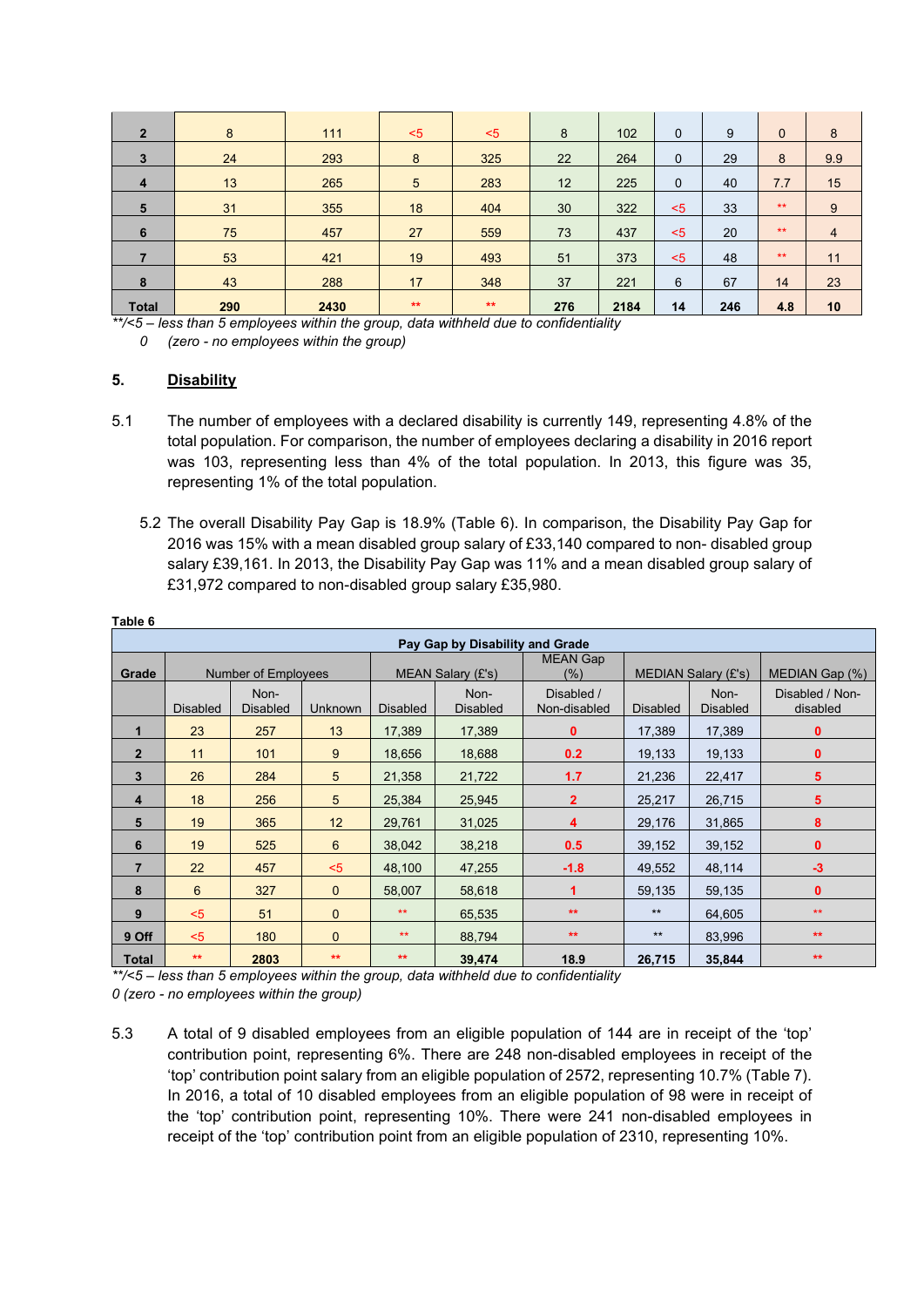|                | <b>Contribution Points by Disability and Grade</b> |                         |                |                          |                                        |                 |                                        |                 |                         |  |  |  |  |  |
|----------------|----------------------------------------------------|-------------------------|----------------|--------------------------|----------------------------------------|-----------------|----------------------------------------|-----------------|-------------------------|--|--|--|--|--|
| Grade          |                                                    | Number of Employees     |                |                          | Number on Normal<br><b>Grade Point</b> |                 | <b>Number on Contribution</b><br>Point |                 | % on Contribution Point |  |  |  |  |  |
|                | <b>Disabled</b>                                    | Non-Disabled<br>Unknown |                | <b>Disabled</b>          | Non-Disabled                           | <b>Disabled</b> | Non-Disabled                           | <b>Disabled</b> | Non-Disabled            |  |  |  |  |  |
|                | 23                                                 | 257                     | 13             | 23                       | 257                                    | $\mathbf 0$     | $\mathbf 0$                            | $\mathbf{0}$    | $\mathbf{0}$            |  |  |  |  |  |
| $\overline{2}$ | 11                                                 | 101                     | 9              | 11                       | 92                                     | $\mathbf 0$     | 9                                      | $\mathbf{0}$    | 9.8                     |  |  |  |  |  |
| $\mathbf{3}$   | 26                                                 | 284                     | 5              | 25                       | 255                                    | $5$             | 29                                     | $**$            | 11                      |  |  |  |  |  |
| 4              | 18                                                 | 256                     | 5              | 15                       | 219                                    | $5$             | 37                                     | $**$            | 16.9                    |  |  |  |  |  |
| 5              | 19                                                 | 365                     | 12             | 18                       | 332                                    | $5$             | 33                                     | $**$            | 9.9                     |  |  |  |  |  |
| 6              | 19                                                 | 525                     | $6\phantom{1}$ | 19                       | 504                                    | $\Omega$        | 21                                     | $\mathbf{0}$    | $\overline{4}$          |  |  |  |  |  |
| $\overline{7}$ | 22                                                 | 457                     | $5$            | 18                       | 411                                    | $5$             | 46                                     | $**$            | 11                      |  |  |  |  |  |
| 8              | 6                                                  | 327                     | $\mathbf{0}$   | 6<br>$\mathbf{0}$<br>254 |                                        | 73              | $\Omega$                               | 28.7            |                         |  |  |  |  |  |
| <b>Total</b>   | 144                                                | 2572                    | $**$           | 135                      | 2324                                   | 9               | 248                                    | 6               | 10.7                    |  |  |  |  |  |

*\*\*/<5 – less than 5 employees within the group, data withheld due to confidentiality* 

*0 (zero - no employees within the group)* 

### **6. Horizontal Segregation (based on HESA Standard Occupational Classification)**

6.1 Research has shown that occupational segregation is one of the main causes of the pay gaps in the United Kingdom (Equality Challenge Unit, 2014). The University is committed to monitoring occupational segregation, ensuring equal access to training/development, supporting mobility for all employees as well as flexible working opportunities. The horizontal segregation grouping adopted by HESA (SOC2010) is presented below in Table 8 together with definitions and employees examples.

|              | SOC2010 Groups with definitions and staff examples |                                                        |
|--------------|----------------------------------------------------|--------------------------------------------------------|
| Occupational |                                                    |                                                        |
| Group        | Occupational Group Code Narrative                  | Types of staff within Group                            |
|              |                                                    | Technical Resources Manager, Research Finance          |
|              |                                                    | Manager, Director of Finance, Oceanlab Director,       |
| Group 1      | Managers, Directors and Senior Officials           | Project Manager                                        |
|              |                                                    | Lecturer, Senior lecturer, Research and Teaching       |
| Group 2      | Professional occupations                           | Fellows, Personal Chair, Capital accountant,           |
|              |                                                    | Research Technician, Cartographer, Graphic             |
| Group 3      | Associate professional and technical occupations   | designer, Careers advisor                              |
|              |                                                    | Personal assistant, Secretary, Recruitment             |
|              |                                                    | assistant, Clerical assistant, income assistant,       |
| Group 4      | Administrative and secreterial occupations         | payroll officer                                        |
| Group 5      | Skilled trades occupations                         | Electrician, Joiner, Grounds Person, Uniprint          |
| Group 6      | Caring, leisure and other service occupations      | Custodian, Technician, Domestic supervisor             |
| Group 7      | Sales and customer service occupations             | Sales assistant, Shop supervisor, Telephone            |
|              |                                                    | Uniprint assistant, Maintenance assistant,             |
| Group 8      | Process, plant and machine operatives              | Porter/Driver, Control systems Engineer                |
|              |                                                    | Porter, Security officer, Cleaner, Catering assistant, |
| Group 9      | Elementary occupations                             | Domestic assistant                                     |

#### **Table 8**

**Table 7**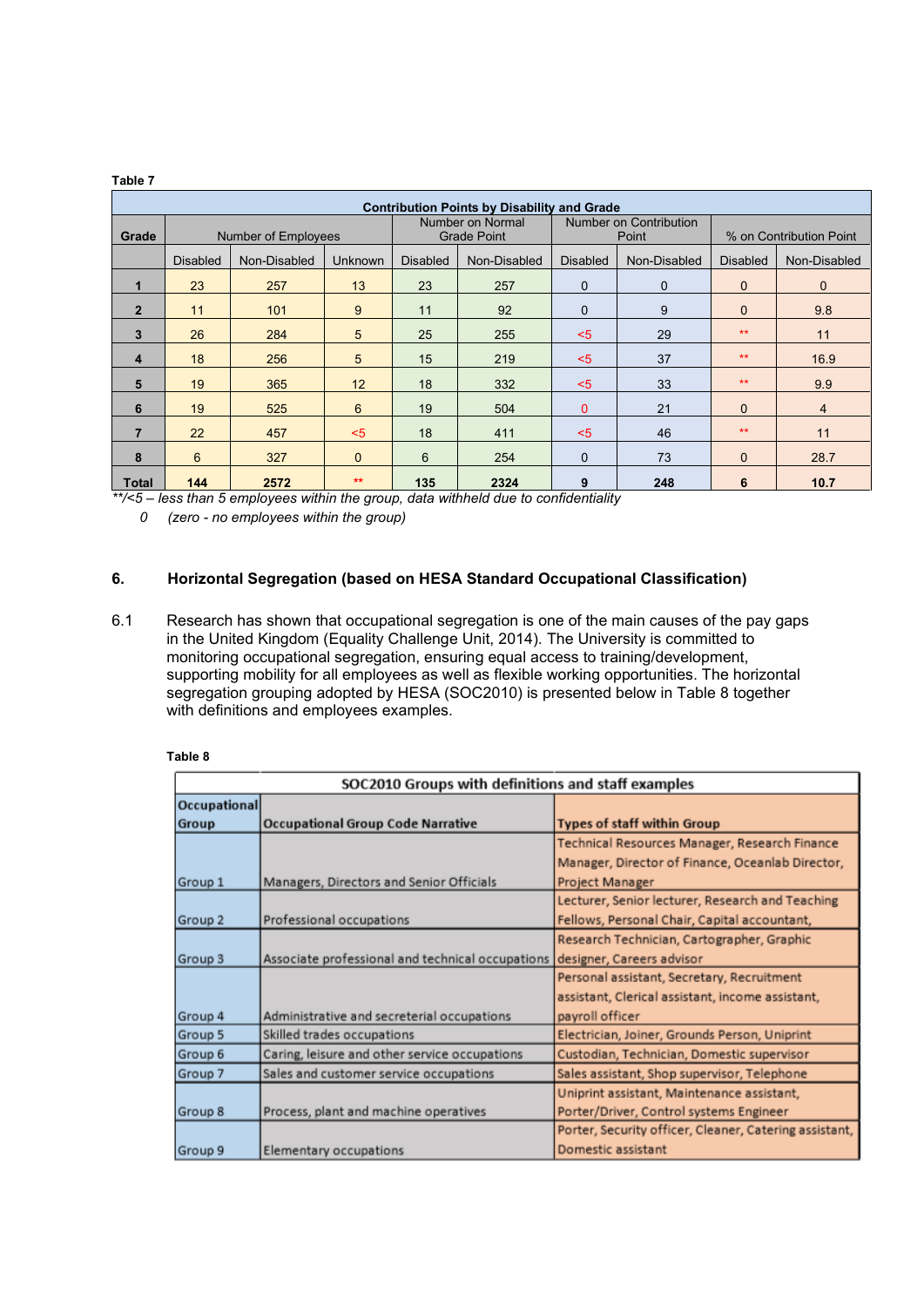### **7. Gender**

7.1 The spread of the University employees' population across the 9 Standard Occupational Classifications (SOC2010) groups can be identified in **Figure 2** below.



- 7.2 Horizontal segregation analysis according to HESA SOC2010 Occupational Groups shows that none of the nine groups have comparable distribution of males and females. Group 1 consists of slightly higher number of females, Groups 3, 4, 6, 7 & 9 are characterised by a significantly higher distribution of females, whilst Groups 2,5 & 9 are characterised by a significantly higher number of males. (Figure 2)
- 7.3 Examples of imbalanced groups' composition using the University 'Post Long Description' (F/M):

**Group 2**: Trial Manager (12/1)

**Group 3**: Counsellor (8/0), HR Partner (5/1), IT Support Technician (2/8) Research Technician (21/5)

**Group 4:** Administrative Assistant (11/1), Income Assistant (3/0), Information Assistant (13/3), Payroll officer (4/0), Personal Assistant (14/0), School Admin Officer (7/1), School Support Assistant (31/3), School Support Coordinator (11/1), Secretary (53/0), Senior Information Assistant (9/1), Senior Secretary (7/0)

**Group 5**: Ground Person (1/10), Assistant Engineer/Electrician (0/4), Electrician (0/9), Engineer (0/6)

**Group 8**: Porter/Driver (0/13)

**Group 9**: Cleaner (39/6), Domestic Assistant (27/0), Porter (1/12)

7.4 The imbalanced groups within the HESA Occupational Groups represent a wider socio – economic issue, whereby females and males are clustered into particular types of occupation,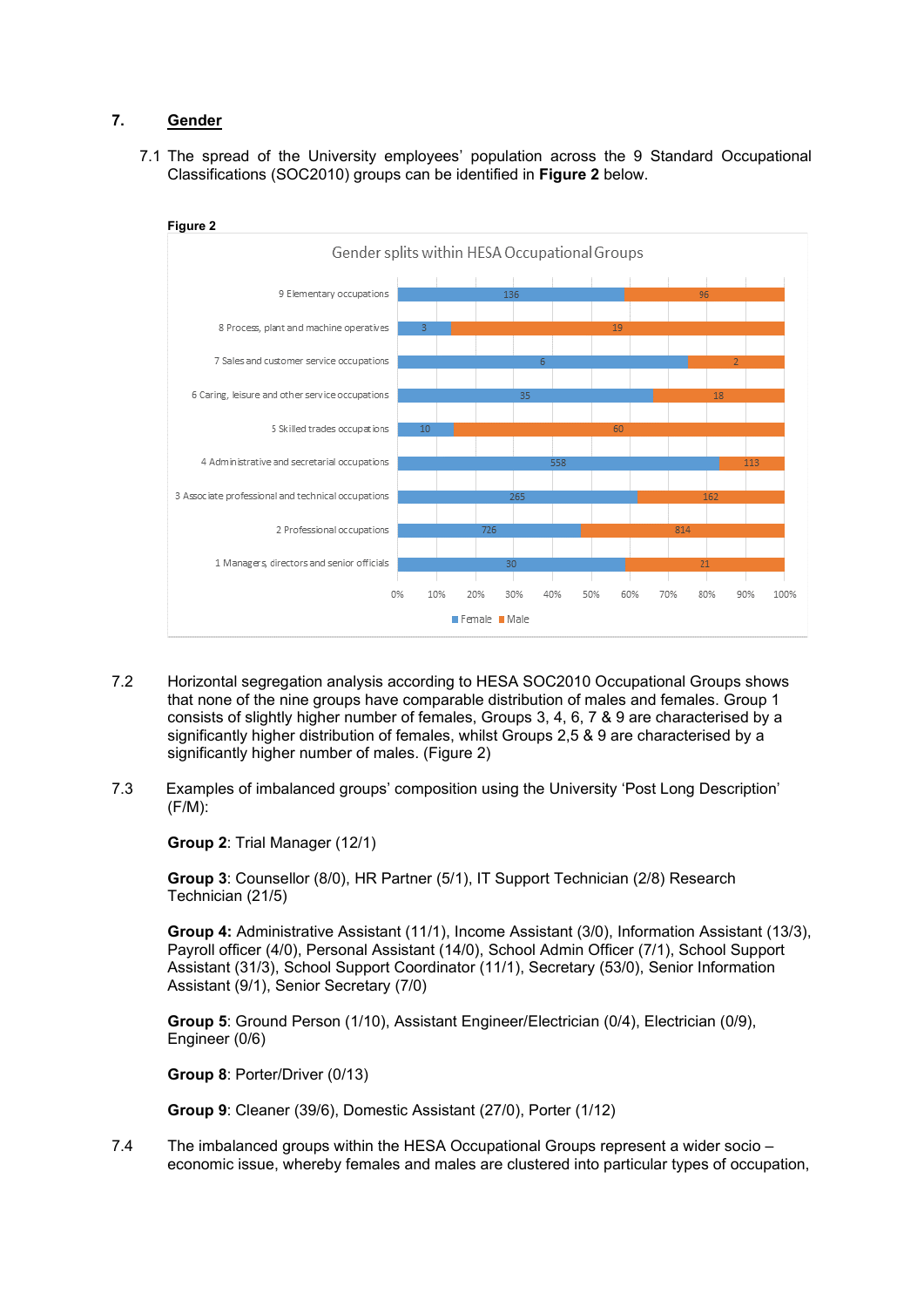e.g. more females working in Admin or Cleaning posts than males or more males working in Porter/Driver posts than females.

- 7.5 The mean salary for females and males, across all grades is respectively £35,166 (up from £34,223 in 2016) and £44,539 (down from £44,861 in 2016) with the mean Gender Pay Gap at 21% (down from 23.7 in 2016) (Table 9). The median salary for females and males is £31,865 (down from £32,004) and £40,323 (down from £41,709 in 2016) with median Gender Pay Gap at 21% (down from 23.3% in 2016).
- 7.6 The horizontal segregation Gender Pay Gap exceeds the recommended 5% threshold for the overall mean and median Gender Pay Gaps which are 21% and 21% respectively in favour of males (decrease from 23.7% and 23.3% in 2016 respectively). Where reporting is possible (>5 member of employees) at a Group level, the mean and median Gender Pay Gaps remain in favour of males within the following three HESA SOC2010 Occupational Groups since 2016:
	- Group 2 (Professional Occupations) Mean 15% (decrease from 17.7% in 2016), Median 13.6% (increase from 12.4% in 2016)
	- Group 5 (Skilled Trades Occupations) Mean 10.7% (increase from 5.4% in 2016), Median 28% (increase from 23.1% in 2016)
	- Group 9 (Elementary Occupations) Mean 15.3% (decrease from 18.4% in 2016), Median 18% (increase from 16.4% in 2016)
- 7.7 Group 1 (Managers, directors and senior officials) saw an improvement in both mean and median Gender Pay Gaps since 2016. The mean Gender Pay Gap has decreased from 7.7% to -4.3% in favour of females. The median Gender Pay Gap has increased from -7.7% to - 15.9% in favour of females. The remaining five Occupational Groups have their mean and median Gender Pay Gaps in favour of females.

|                   |        |                     |       |                          | Pay Gap by Gender and Occupational Groups |        |        |              |                                |         |
|-------------------|--------|---------------------|-------|--------------------------|-------------------------------------------|--------|--------|--------------|--------------------------------|---------|
|                   |        |                     |       |                          |                                           |        |        |              |                                |         |
|                   |        | Number of Employees |       |                          | MEAN (FTE Salary £'s)                     |        |        |              | <b>MEDIAN (FTE Salary £'s)</b> |         |
| <b>HESA Group</b> | Female | Male                | Total | % of total<br>population | Female                                    | Male   | Gap    | Female       | Male                           | Gap     |
| 1                 | 30     | 21                  | 51    | 1.7                      | 62,114                                    | 59,529 | $-4.3$ | 57,418       | 49,552                         | $-15.9$ |
| $\overline{2}$    | 727    | 819                 | 1546  | 50.1                     | 46,152                                    | 54,396 | 15     | 42,793       | 49,552                         | 13.6    |
| 3                 | 265    | 162                 | 427   | 13.9                     | 33,244                                    | 32,480 | $-2.4$ | 31,865       | 31,865                         | 0       |
| $\overline{4}$    | 558    | 113                 | 671   | 21.8                     | 25,789                                    | 23,942 | $-7.7$ | 23,067       | 19,612                         | $-17.6$ |
| 5                 | 10     | 60                  | 70    | 2.3                      | 25,928                                    | 29,041 | 10.7   | 21,014       | 29,176                         | 28      |
| $6\phantom{1}6$   | 35     | 18                  | 53    | 1.7                      | 21,489                                    | 21,022 | $-2.2$ | 22,417       | 19,904                         | $-12.6$ |
| $\overline{7}$    | 6      | $5$                 | $5$   | $**$                     | 19,065                                    | $**$   | $**$   | 17,389       | $**$                           | $**$    |
| 8                 | $5$    | 19                  | 8     | $\star\star$             | $**$                                      | 20,527 | $-3.2$ | $\star\star$ | 19,133                         | $**$    |
| 9                 | 136    | 96                  | 232   | 7.5                      | 17,929                                    | 21,169 | 15.3   | 17,389       | 21,236                         | 18      |
| <b>TOTAL</b>      | $***$  | $**$                | $**$  | 100                      | 35,166                                    | 44,539 | 21     | 31,865       | 40,323                         | 21      |

**Table 9**

*\*\*/<5 – less than 5 employees within the group, data withheld due to confidentiality 0 (zero - no employees within the group)* 

### **8. Ethnicity**

8.1 Horizontal pay gap analysis by occupational grouping is difficult to assess for some of the HESA SOC2010 groups. This is due to low numbers of BME employees in some of the groups (e.g. Groups 1, 5, 6, 7 and 8) See Table 10 below.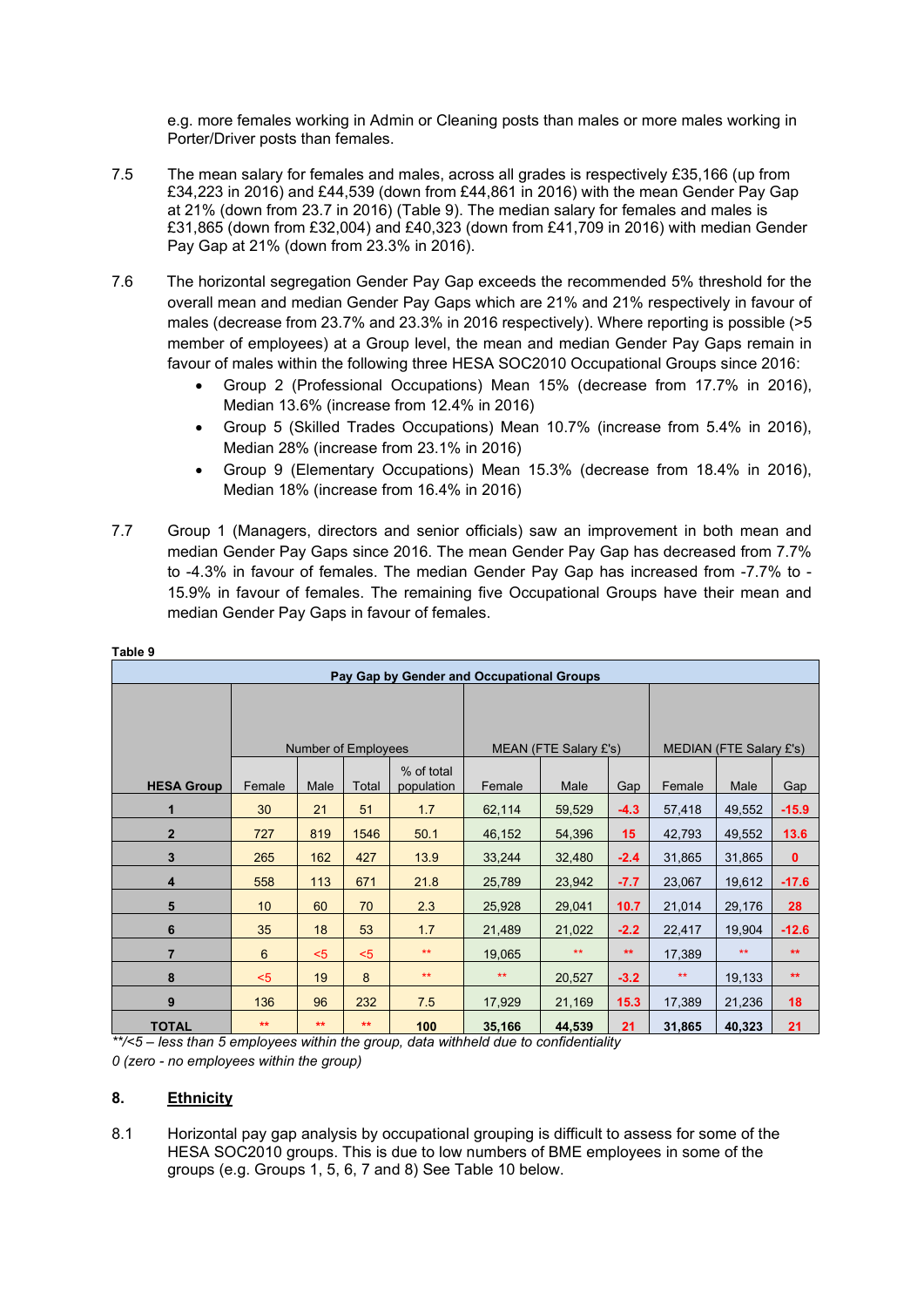- 8.2 The horizontal segregation Ethnicity Pay Gap is under the recommended 5% threshold for the overall mean and median pay gaps which are 4.1% and -4.3% (median in favour of BME) respectively (increase from -3.2% and -9.2 in favour of BME in 2016). Where reporting is possible (>5 members of employees) at a Group level, the mean and median Ethnicity Pay Gaps remained above the acceptable 5% level since 2016 within two Groups (2 & 4), and an additional Group (3) increased significantly from acceptable level of 4.1% to 18.4%. The mean and median Ethnicity Pay Gaps for these HESA SOC2010 Occupational Groups are as below:
	- Group 2 (Professional Occupations) Mean 10.4% (decrease from 13.4% in 2016), Median 11% (unchanged)
	- Group 3 (Associate professional and technical Occupations) Mean 18.4% (increase from 4.1% in 2016), Median 21% (increase from 11% in 2016)
	- Group 4 (Administrative and secretarial occupations) Mean 22.5% (increase from 16.7% in 2016), Median 24.6% (increase from 17.2% in 2016)
- 8.3 Two Occupational Groups (1 & 8) did not have any BME representation within them; therefore no Ethnicity Pay Gap has been calculated. Three Occupational Groups (5, 6, 7) cannot have their Ethnicity Pay Gap included in this report due to low numbers of employees (<5) within them. Group 9 has the Ethnicity Pay Gap within the recommended threshold 3.6% (an increase from 0.5% in 2016).

|                   |                                                            |      |                     |              | Pay Gap by Ethnicity and Occupational Groups |        |              |                         |        |              |  |
|-------------------|------------------------------------------------------------|------|---------------------|--------------|----------------------------------------------|--------|--------------|-------------------------|--------|--------------|--|
|                   |                                                            |      |                     |              |                                              |        |              |                         |        |              |  |
|                   |                                                            |      | Number of Employees |              | MEAN (FTE Salary £'s)                        |        |              | MEDIAN (FTE Salary £'s) |        |              |  |
| <b>HESA Group</b> | % of total<br><b>BME</b><br>White<br>Unknown<br>population |      |                     |              | <b>BME</b>                                   | White  | Gap          | <b>BME</b>              | White  | Gap          |  |
| 1                 | $\mathbf{0}$                                               | 50   | $5$                 | $**$         | N/A                                          | 61.088 | N/A          | N/A                     | 55,775 | N/A          |  |
| $\overline{2}$    | 196                                                        | 1274 | 76                  | 50.1         | 45,868                                       | 51,220 | 10.4         | 42,793                  | 48,114 | 11           |  |
| $\mathbf{3}$      | 31                                                         | 381  | 15                  | 13.9         | 27,259                                       | 33,413 | 18.4         | 25,217                  | 31,865 | 21           |  |
| 4                 | 50                                                         | 598  | 23                  | 21.8         | 20,088                                       | 25,936 | 22.5         | 17,389                  | 23,067 | 24.6         |  |
| 5                 | $5$                                                        | 65   | $5$                 | $\star\star$ | $\star\star$                                 | 28,649 | $**$         | $\star\star$            | 28,332 | $**$         |  |
| 6                 | $5$                                                        | 50   | $\mathbf{0}$        | $**$         | $\star\star$                                 | 21,501 | $**$         | $**$                    | 21,814 | $**$         |  |
| $\overline{7}$    | $5$                                                        | 6    | $5$                 | $**$         | $\star\star$                                 | 19,065 | $\star\star$ | $**$                    | 17,389 | $\star\star$ |  |
| 8                 | $\mathbf{0}$                                               | 22   | $\mathbf 0$         | 0.7          | N/A                                          | 20,616 | N/A          | N/A                     | 19,133 | N/A          |  |
| 9                 | 17                                                         | 211  | $5$                 | $\star\star$ | 18,649                                       | 19,355 | 3.6          | 17,389                  | 17,389 | $\mathbf{0}$ |  |
| <b>TOTAL</b>      | 300                                                        | 2657 | 123                 | 100          | 37,581                                       | 39,194 | 4.1          | 36,379                  | 34,803 | $-4.3$       |  |

*\*\*/<5 – less than 5 employees within the group, data withheld due to confidentiality 0 (zero - no employees within the group)* 

## **9. Disability**

9.1 The horizontal segregation Disability Pay Gap (Table 11) exceeds the recommended 5% threshold for the overall mean and median pay gaps which are 19.3% and 25.5% respectively (increase from 15.4% and 21% in 2016). Where reporting is possible (>5 members of employees), the mean and median Disability Pay Gaps are above the acceptable 5% threshold within the three following HESA SOC2010 Occupational Groups: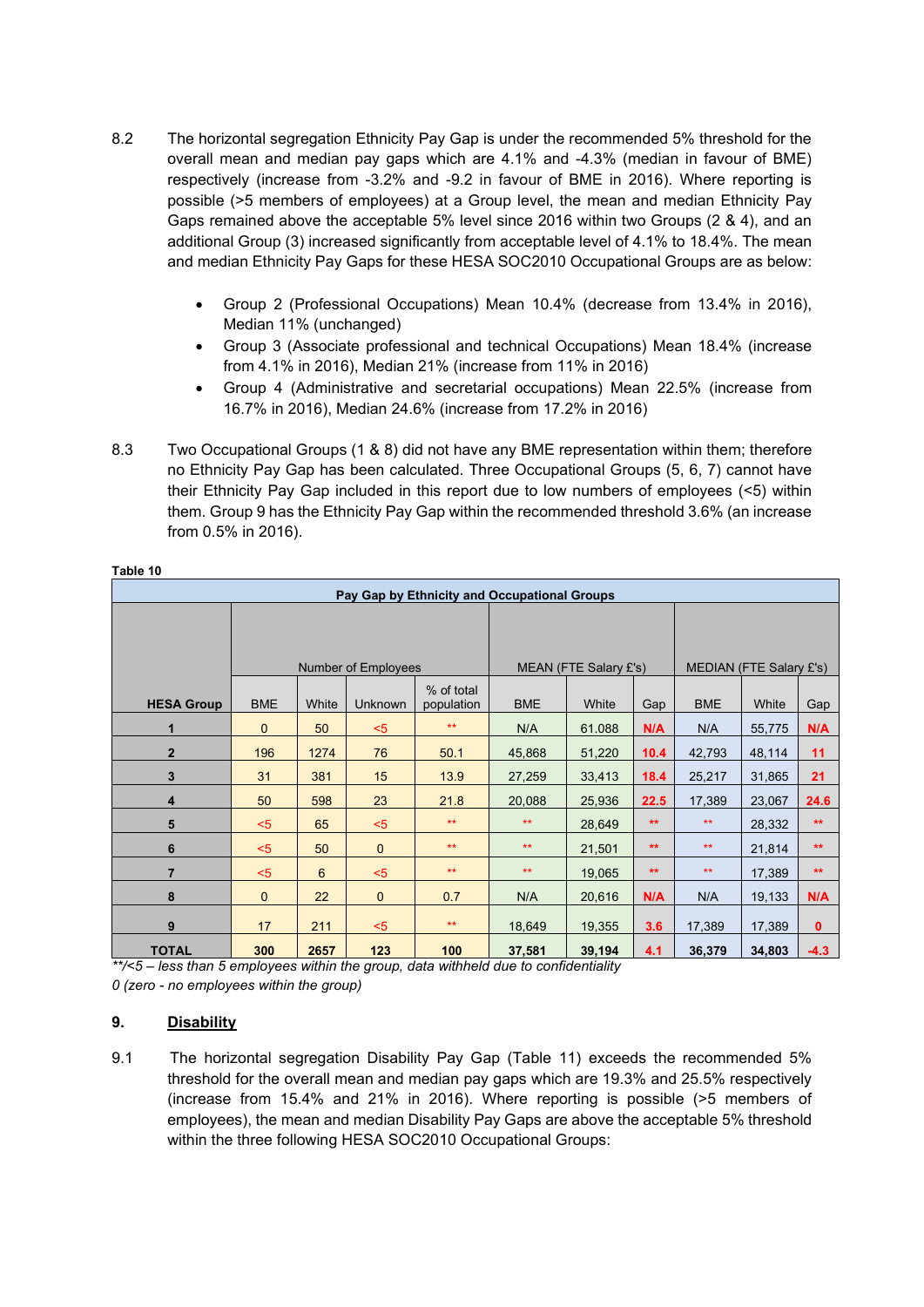- Group 2 (Professional Occupations) Mean 14.3% (increase from 6.7% in 2016), Median 13.7% (increase from 7% in 2016)
- Group 3 (Associate professional and technical Occupations) Mean 18.3% (increase from 8% in 2016), Median 25.5% (increase from 5.7% in 2016)
- Group 5 (Skilled trades Occupations) Mean 24.3% (increase from 5.8% in 2016), Median 28.4% (increase from -4.6% in 2016)
- 9.2 The gaps within Groups 1, 6, 7, and 8 cannot be reported due to low numbers of employee within them. Group 9 has the Disability Pay Gap under the recommended 5% threshold, -1.5% in favour of the disabled group.

| Pay Gap by Disability and Occupational Groups |                     |                         |             |                          |                       |                         |              |                         |                         |              |
|-----------------------------------------------|---------------------|-------------------------|-------------|--------------------------|-----------------------|-------------------------|--------------|-------------------------|-------------------------|--------------|
|                                               |                     |                         |             |                          |                       |                         |              |                         |                         |              |
|                                               |                     |                         |             |                          |                       |                         |              |                         |                         |              |
|                                               | Number of Employees |                         |             |                          | MEAN (FTE Salary £'s) |                         |              | MEDIAN (FTE Salary £'s) |                         |              |
| <b>HESA Group</b>                             | <b>Disabled</b>     | Non-<br><b>Disabled</b> | Unknown     | % of total<br>population | <b>Disabled</b>       | Non-<br><b>Disabled</b> | Gap          | <b>Disabled</b>         | Non-<br><b>Disabled</b> | Gap          |
| 1                                             | $5$                 | 47                      | $\mathbf 0$ | $**$                     | $**$                  | 60,123                  | $\star\star$ | $**$                    | 57,418                  | $\star\star$ |
| $\overline{2}$                                | 51                  | 1434                    | 20          | 50.1                     | 43,632                | 50,905                  | 14.3         | 41,526                  | 48,114                  | 13.7         |
| $\mathbf{3}$                                  | 17                  | 404                     | $5$         | $**$                     | 27,148                | 33,220                  | 18.3         | 23,754                  | 31,865                  | 25.5         |
| $\overline{\mathbf{4}}$                       | 47                  | 585                     | 24          | 21.8                     | 25,468                | 25,652                  | 0.7          | 22,417                  | 23,067                  | 2.8          |
| 5                                             | 6                   | 58                      | $5$         | $\star\star$             | 22,233                | 29,385                  | 24.3         | 20,888                  | 29,176                  | 28.4         |
| 6                                             | $5$                 | 49                      | $5$         | $**$                     | $**$                  | 21,511                  | $\star\star$ | $**$                    | 21,814                  | $\star\star$ |
| $\overline{7}$                                | $5$                 | $\overline{7}$          | $\mathbf 0$ | $**$                     | $**$                  | 18,826                  | $**$         | $**$                    | 17,389                  | $**$         |
| 8                                             | $5$                 | 20                      | $\mathbf 0$ | $**$                     | $\star\star$          | 20,764                  | $**$         | $**$                    | 19,133                  | $**$         |
| 9                                             | 19                  | 205                     | $5$         | $\star\star$             | 19,534                | 19,251                  | $-1.5$       | 19,133                  | 17,389                  | $-10$        |
| <b>TOTAL</b>                                  | 149                 | 2809                    | 54          | 100                      | 32,016                | 39,695                  | 19.3         | 26,715                  | 35,844                  | 25.5         |

*\*\*/<5 – less than 5 employees within the group, data withheld due to confidentiality 0 (zero - no employees within the group)* 

### **10. Conclusion and recommendations**

- 10.1 The overall Gender Pay Gap in 2019 is 20% (a slight improvement from 2016 when the gap was 23%). The gap is indicative of the uneven distribution of males and females across the pay grades. The under-representation of females at higher grades is a factor in weighting the overall gender gap in favour of males. The imbalance of gender amongst the high and mid to lower grades can suggest that females are facing a 'glass ceiling' which prevents them from entering / receiving promotion into the higher posts that are mainly occupied by males
- 10.2 There are no significant pay gaps across individual grades and none which exceed the 5% recommended threshold. Females do appear to be disadvantaged when it comes to contribution point salaries. On average 11% of the male population are in receipt of the top contribution point salary compared to 8% of females.
- 10.3 The overall Ethnicity Pay Gap is within the recommended threshold at 3.7% and there are no significant gaps across the grades (apart from Grade 9 Off-Scale where the Ethnicity Pay Gap stands at 6%). The BME groups do appear disadvantaged on contribution points with 10% of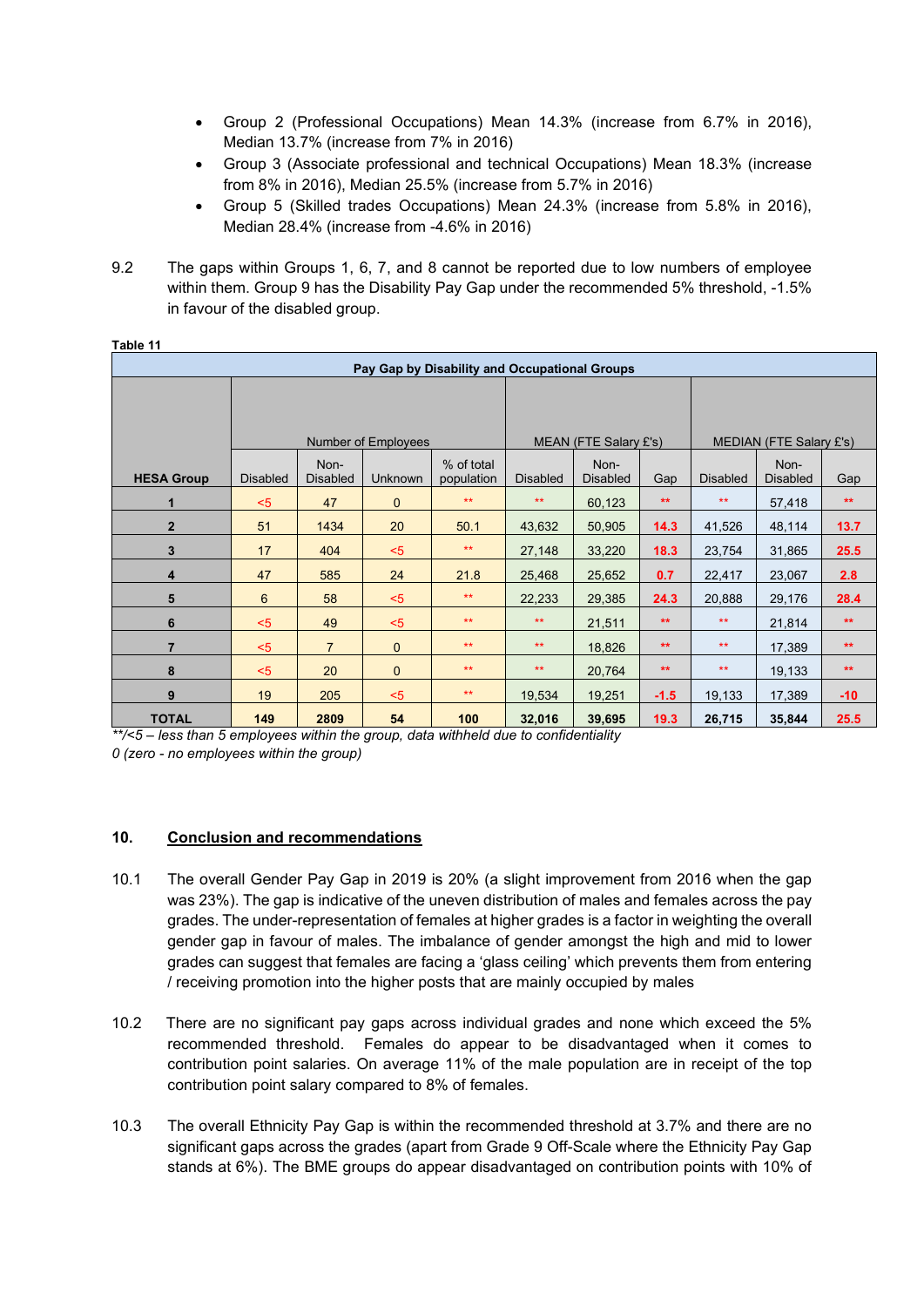the white group in receipt of the 'top' contribution point salary compared to only 4.8% of BME group.

- 10.4 The number of colleagues who have a declared disability is low; it equates to 4.8% of the total population of employees at the University and these low numbers of declared disability could contribute to the fluctuation of the gap for this characteristic. The overall Disability Pay Gap is 18.9%, the disabled group appears disadvantaged on contribution points with 10.7% of nondisabled group in receipt of the 'top' contribution point salary compared to only 6% of disabled group.
- 10.5 The horizontal segregation Gender Pay Gap crosses the recommended 5% threshold at three different HESA Occupational Groups. The gap is in favour of males at 15% for Group 2 (Professional occupations), 10.7% for Group 5 (Skilled trade occupations) and 15.3% for Group 9 (Elementary occupations). The gap (mean calculation) is -4.3, -2.4, -7.7, -2.2, -3.2, in favour of females in Groups 1, 3, 4, 6, and 8.
- 10.6 Due to the low numbers of BME employees in some of the HESA Occupational Groups it is difficult to assess the Ethnicity Pay Gap at each Group level. Where measurements are possible, the Ethnicity Pay Gap by Occupational Groups exceeds the 5% threshold for three groups: Group 2 (mean gap 10.4%, median gap 11%), Group 3 (mean gap 18.4%, median gap 21%), and Group 4 (mean gap 22.5%, median gap 24.6%). The overall Ethnicity Pay Gap based on mean salaries is below the recommended threshold at 4.1% (median -4.3%).
- 10.7 Similarly, due to the low numbers of declared disabled employees in some of the HESA Occupational Groups it is difficult to assess the Disability Pay Gap at each group level. Where measurements are possible, the Disability Pay Gap by Occupational Groups exceeds the 5% threshold for three groups: Group 2 (mean gap 14%, median gap 13.7%), Group 3 (mean gap 18.3%, median gap 25.5%). Group 5 (mean gap 24.3%, median gap 28.4%). The overall Disability Pay Gap based on mean salaries is 19.3% (median 25.5%). For Group 9, the mean and median Disability Pay Gap is in favour of the disabled groups (-1.5% and -10% respectively)

### **Recommendations**

- Undertake a robust Equal Pay audit which will follow all criteria required for the audit as per the [JNCHES](https://www.ucea.ac.uk/library/publications/EPR-and-GPG-Reporting-Guidance/) and the [Equality and Human Rights Commission](https://equalityhumanrights.com/en/multipage-guide/equal-pay-audit-larger-organisations) guidelines
- All gaps of 5%> or repeated gaps of 3% to be investigated on an annual basis
- Continue to monitor the rates of successful and unsuccessful promotions/regrading applicants within each of the protected characteristics included in this report
- Monitor the pay gap in relation to the protected characteristics included in this report in relation to promotions and salaries at appointment
- Undertake a review of internal and external recruitment outcomes and practices
- Participate in job fairs or apprenticeships programmes which can target job opportunities to individuals from the under-represented gender
- Work with local schools to promote positive role models in occupations which have historically been dominated by one particular gender
- For future reports, include analysis of the number of the employees who received a contribution award in within each protected characteristics included in this report
- Continued commitment to Athena SWAN across the University to ensure that action plans are implemented and monitored
- Continue to deliver the unconscious bias training to University employees